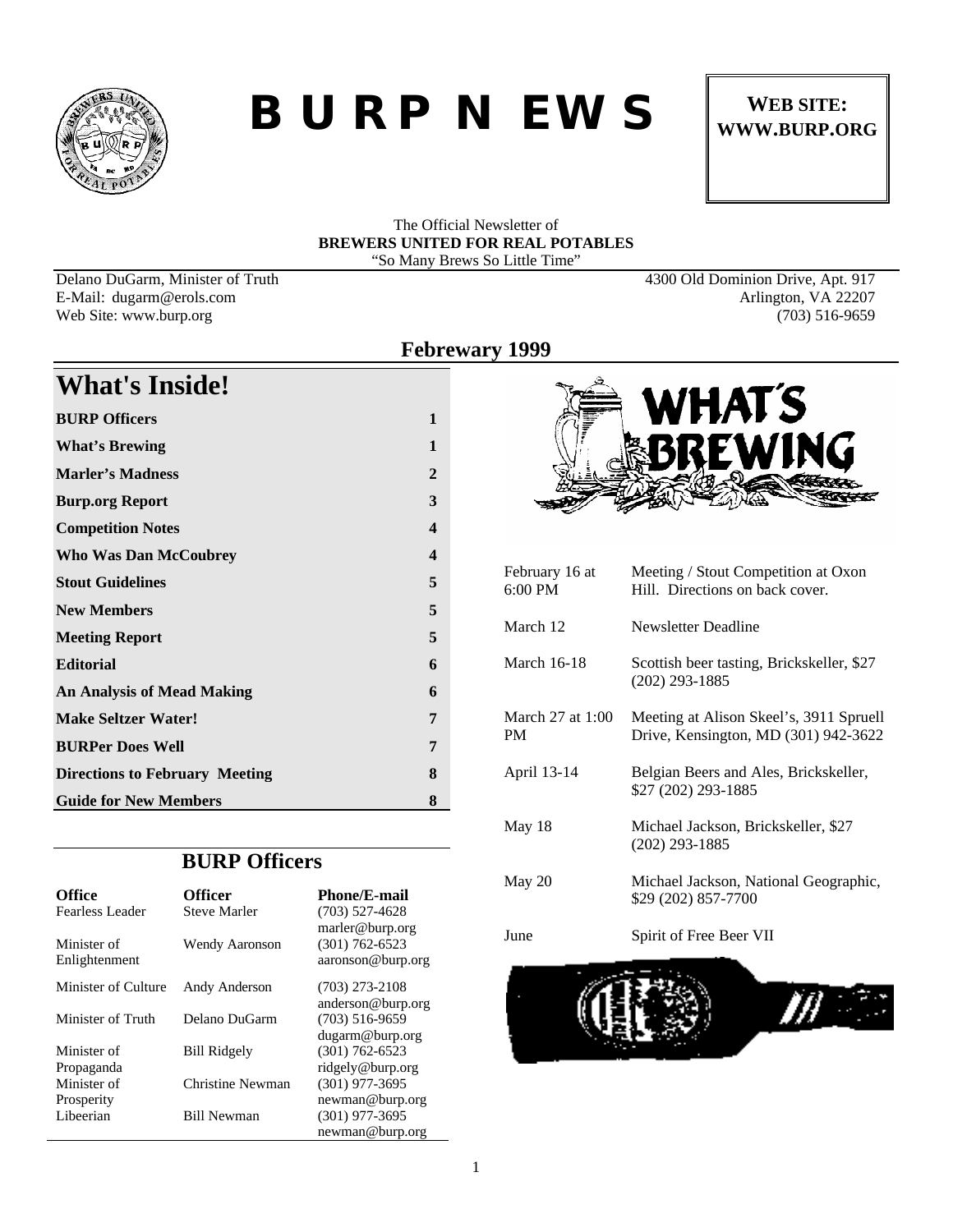## **Marler's Madness**

### Steve Marler, Fearless Leader

Being Fearless Leader has already become stressful because now I have to think of something to write for this column every month. It will never be Cannon Fodder, but hopefully it will not be too hard to swallow.

First off, I want to thank all the BURP members who voted last month, regardless of who you voted for. Your participation made this year's election exciting and forced the election official, Alison Skeel, to actually count votes. Alison worked very hard setting up and implementing this year's election and deserves a big round of applause. I believe that Rick Garvin and John Dittmann deserve our thanks for voluntarily throwing their hat in the ring for a job most people do not want. I want to especially thank Bill Ridgely and Wendy Aaronson for continuing to serve as Minister of Propaganda and Mistress of Enlightenment, and also thank Andy Anderson, Delano DuGarm, and Bill and Christine Newman for taking the plunge. I think that this will be a great year and I am looking forward to working with this group of officers.

The newly elected cabinet went right to work and got together on Friday, January 29 to discuss this year's activities. Here is a summary of the decisions made at the meeting:

We are shooting for late May or early June for the Spirit of Free Beer. The date will be determined by the availability of the host facility. We are looking for volunteers to assist in the various aspects of the SOFB. This is a great opportunity for you to get more involved in BURP, and we need your help to make this year's SOFB the most successful yet. This is especially true if you are a new member of BURP. It is a great opportunity for you to get to know more of the BURP membership. Contact Andy Anderson or myself if you would like to volunteer.

 The monthly commercial beer tasting will continue to be held before the official meeting start time, usually around 12:30. Meeting business will be moved from just before the raffle to just before the monthly beer judging begins. The raffle will continue to be held at the end of the meeting.

We will be giving the Minister of Culture the flexibility to hold the monthly beer judging at some time other than during a meeting when appropriate.

We will start giving BURP members the option of getting their newsletter in an electronic format. See Delano's column for more information.

If there is enough interest BURP will sponsor a Beer Judge Certification class, and a Beer Judge Certification exam. If you are interested in the class, the exam, or both please contact Wendy Aaronson ASAP.

We are going to begin a BURP Brewer of the Year Award. This award will go the person who has received the most points based on winning BURP monthly competitions.

We are also moving forward with the Brewers Challenge competitions. These competitions will be in addition to the regular monthly competitions. The goal of these competitions will be to brew a beer that is as similar as possible to a given commercial example.

If there is enough interest, in addition to the BJCP classes we are also going to start a Technical Education series that will explore in greater depth topics such as malt, yeast, water, adjuncts, sanitation, etc. If you are interested in such classes please let Wendy Aaronson know that you are interested, and what topics you are interested in.

That is it for my first edition of Marler's Madness. Remember that this is your club, please feel free to contact any of the other officers if you have any suggestions or comments.

## Upcoming Competition Deadlines February 20

Boston Homebrew Competition, Boston, MA Ken Jucks (781) 276-7985 jucks@cfa.harvard.edu

#### February 20

Mazer Cup, Brighton, MI Ken Schramm (248) 816-1592 schramk@wcresa.k12.mi.us

### March 13

South Shore Brewoff 99, Cranston, RI Glenn Markel (508) 226-3249 grmarkel@aol.com

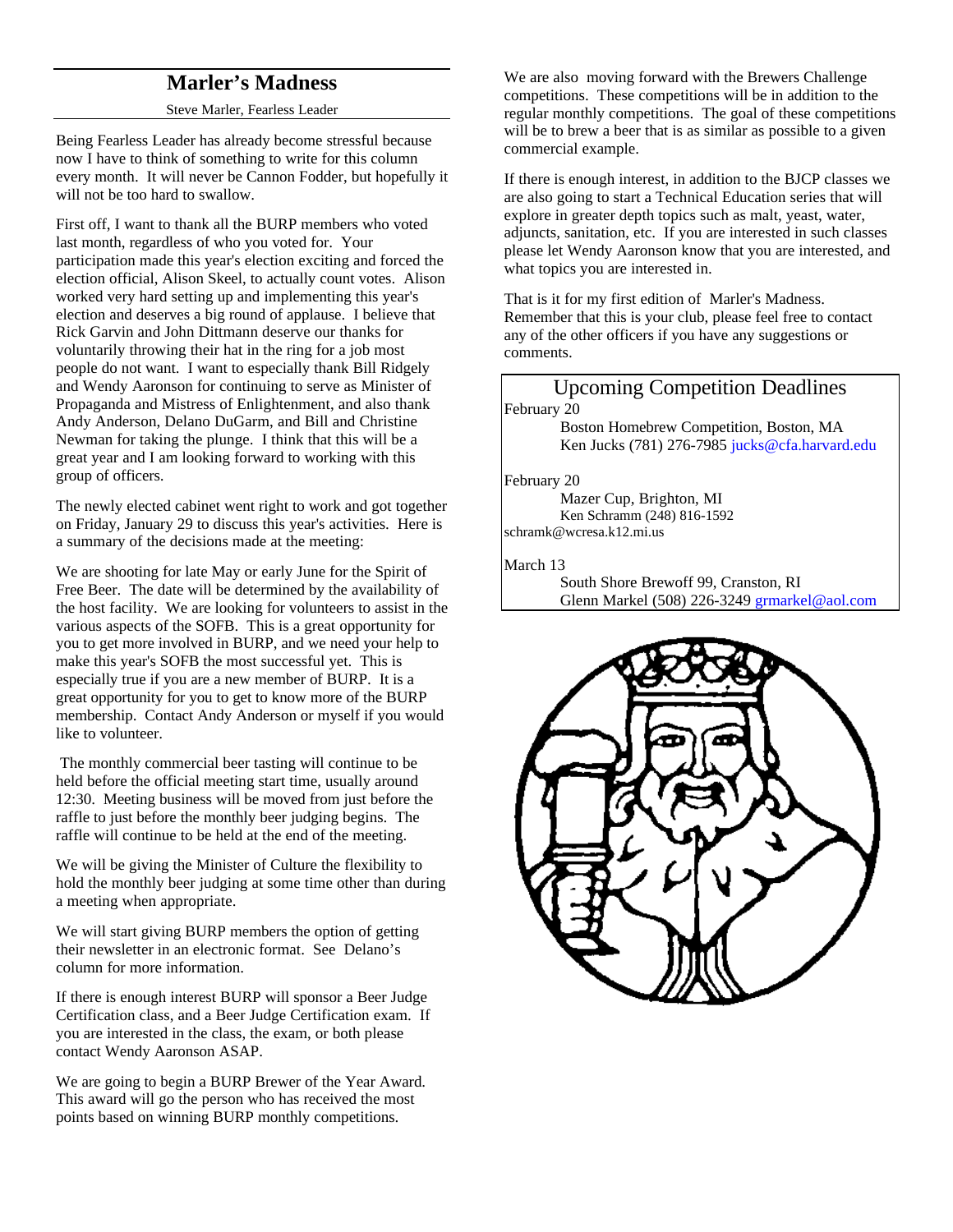## **Burp.org Report**

Lynn Ashley, Minister of the Web

Thanks for your support in keeping me on as your webmaster for burp.org. Following is a update on some of the things which have been happening on burp.org.

Burp.org can be divided into three general areas:

1. the BURP web site pages at http://burp.org/

2. the BURP internet mailing lists, such as BurpList@burp.org, and

3. the @burp.org email aliases.

## **The Web Site**

The burp.org web site has expanded and matured in the two years since I have become Minister of the Web. The following site statistics for the month of January 1999 give an insight into the activity on the burp.org web site:

- Average 85 visitors per day, compared to 35/day in Nov 1997.

- The most active day of the week is Monday with 114 visitors.

In Nov 97 the most active day was Tuesday with 46 visitors.

- The least active day of the week is Friday with 70 visitors.

Formerly it was Saturday with 27.

- About 10% of visitors are from foreign countries, mostly Canada, UK and Australia.

- Interestingly most of you visit burp.org during mid-day with the daily peak just after lunch. Another peak occurs after dinner between 20-22:00.

- Bandwidth is the amount of data which the server sends for a site over a given time. For burp.org the average is now 7M bytes per day.

- Currently the burp.org web site uses about 25M bytes of disk space. Most of this is for over 300 photos & other images (~15MB) and for the BurpNews pdf files (~7MB). BurpNews is expected to expand in the near future.

Thanks to several BURP photographers, the "Past Meetings Photos & Report" pages are quite popular.

I give high priority to keeping the BURP Calendar up-to-date.

In descending order, here are some of the most visited web pages:

Main page (index.html), Past Meetings (photo reports), Calendar, Drinking Quotes, Club Competitions, Next Meeting Page, Homebrew Suppliers, Style Guidelines, Members Web Sites (links), SoFB98, BurpList, BurpNews, Libeery.

There are also some "hidden" pages on burp.org which do not have links to them from other pages. They provide "private" club information for members:

## **CENSORED**

## **Mailing Lists**

Several internet mailing lists are supported on burp.org. The most popular is BurpList which is the main mailing list for members to discuss club and related topics. Activity on the list is cyclic and averages about 2 messages a day. BurpList began operation in November 1997 and now has over 120 subscribers.

There are also administrative mailing lists on burp.org. These include lists for the officers, Spirit of Free Beer and the Spirit of Belgium.

### **E-mail Aliases**

An email alias is an address which forwards mail sent to it to another email account. For instance, mail send to ashley@burp.org is automatically forwarded to lynn@ashleys.net.

There are currently about 60 @burp.org email aliases in use. See http://burp.org/alias.htm for a list. Any BURP member may have an @burp.org email alias. Let me know, at ashley@burp.org, what alias you want and the email address to which you want it to forward.

Note that some aliases are already used or are reserved. I'll let you know if the alias you want is not available.

As for the future, I expect burp.org to be providing support to Delano and Bill Ridgely in their efforts to provide an electronic version of BurpNews. Also there has been some discussion about providing a master on-line index to the newsletters to permit users to access the wealth of information they contain. Anyone who in interested in working on such a project, please contact me at ashley@burp.org.

And of course, if you know of beer related events which BURP members would like to know about, please send them to me for inclusion in the BURP Calendar.

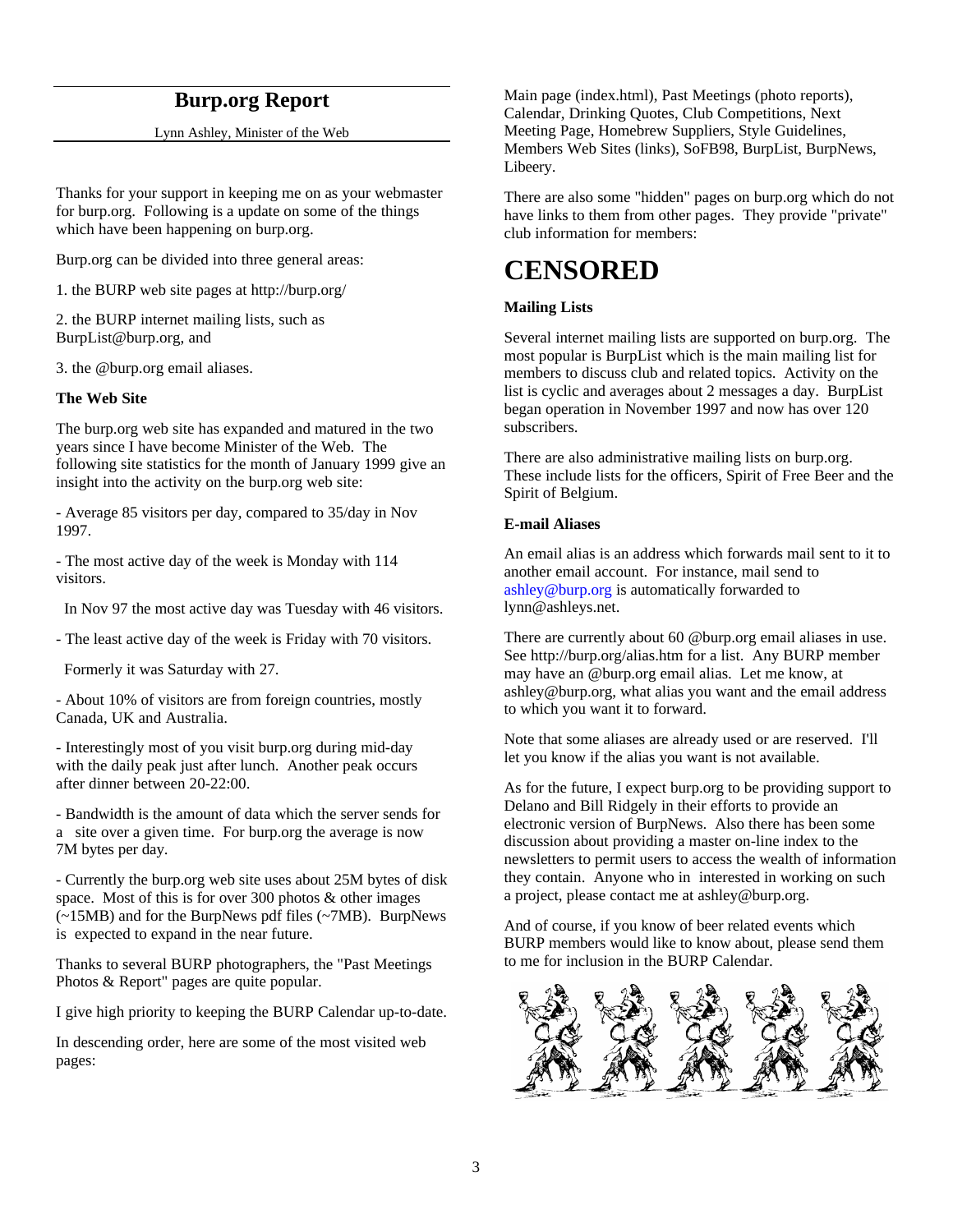## **Competition Notes**

Andy Anderson, Minister of Culture

For those of you interested in knowing the BURP Club Competition schedule for 1999, please allow me to enlighten you.

| February  | Stout                                         |
|-----------|-----------------------------------------------|
| March     | <b>IPA</b>                                    |
| April     | Bock (also for AHA Club<br>Competition)       |
| May       | Belgian Ales                                  |
| June      | Pilsner                                       |
| July      | Cider/Mead (also for AHA<br>Club Competition) |
| August    | Wheat (both American and<br>German)           |
| September | Porter (also for AHA Club<br>Competition)     |
| October   | Weird                                         |
| November  | Real Ale                                      |
| December  | No contest                                    |

The results from January's Pale Ale Contest

1st - Andy Anderson - British pale ale

2nd - Robert Stevens - American pale ale

3rd - Bob Dawson - British pale ale

BURP is also sponsoring/hosting a Club Only competition for AHA. "Specialty & Experimental" beers will be judged on February 14 at Brew America. If you are interested in helping with the competition, please speak with Tom Cannon. He will run the competition, as yours truly and the previous Minister of Culture, Jay Adams, are off on a factfinding junket.

Congratulations to Art Blanchard and his Rye Lager which will be the BURP submission for this contest. Finishing second in the qualifying round were Tom & Colleen Cannon with their spiced ale, and in third place was Randy Paul with his Basil beer.

My final note concerns the next AHA Club Only competition. That will be for Belgian beers and will be held in March. If you have a Belgian ale you think might do well, please see me with two bottle of your magic elixir. I will run a competition off-line, similar to the Weird Beer competition, to determine who represents BURP at the March AHA competition.



## **Who Was Dan McCoubrey?**

#### Delano DuGarm, Minister of Truth

This month's competition is named the Dan McCoubrey Memorial Stout Competition. So who was Dan McCoubrey? According to long-time BURPers and his obituary, Dan was quite an individual. He was a sports copy editor at the *Washington Post*, a co-founder of BURP, and a great lover of things Irish, including traditional Irish music, cooking (his recipe for Irish stew for a hundred appeared in the *Post* Food Section), and above all, stout. He only brewed stouts, and was his own best fan.

As Angus Phillips wrote in his appreciation of Dan, "His love for beer, particularly his own home brew, produced one of the more impressive bellies in Washington. It was an attribute McCoubrey bore with distinction. He favored garish tee shirts, stretched to near breaking across his great girth."

As a BURPer Dan was the founder of the newsletter, which started off as a monthly letter to "BURPers and friends," and steered the club through many early problems.

Dan died thirteen years ago of a massive heart attack, but lives on in the memory of his friends, and in the club he did so much for.

## **Stout Guidelines**

from BJCP Guidelines

## **A. Dry**

A rich, dry, extra-dark, almost black ale. The dryness comes from the use of roasted unmalted barley and a high hop bittering rate; flaked unmalted barley may also add a creaminess. A small % of soured beer is sometimes added to balance the dry roast flavors. Starting gravities are low in Ireland, higher elsewhere. COMMERCIAL EXAMPLES: GUINNESS STOUT, MURPHY'S STOUT, SIERRA NEVADA STOUT.

| $\vert$ Bitterness 25-40 IBUS $\vert$ Color: 40+ SRM<br>OG 1036-55 |  |
|--------------------------------------------------------------------|--|
|--------------------------------------------------------------------|--|

## **B. Sweet**

An English style of stout. Dark roasted grains and malts dominate the flavor as in dry stouts, though generally some unfermented sugar is left in the beer. Lactose is often added to provide this residual sweetness. Very dark amber to black. Gravities are low in England, higher in the exported product. Hopping is moderate and tends to be lower than in Dry Stout. COMMERCIAL EXAMPLES: MACKESON STOUT, SAM ADAMS CREAM STOUT, WATNEYS CREAM STOUT.

|  | OG 1.038-56   Bitterness: 15-25 IBUs   Color 40+ SRM |  |
|--|------------------------------------------------------|--|
|--|------------------------------------------------------|--|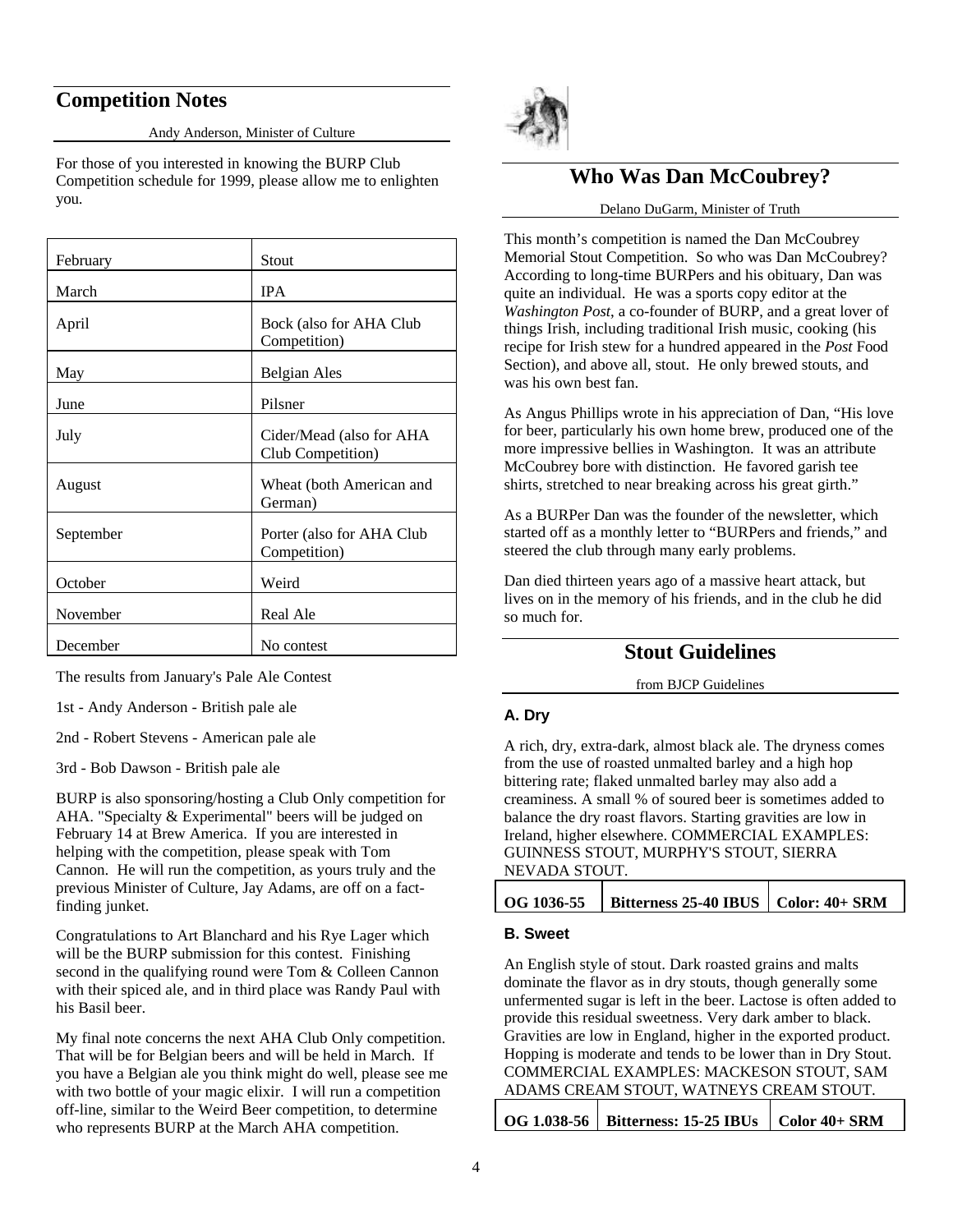## **C. Oatmeal**

A variation of sweet stout but has oatmeal added to increase the fullness of body and flavor. The result is often described as giving a firm, smooth, and silky character to the beer with some nuttiness to the flavor. Otherwise similar to sweet stouts. COMMERCIAL EXAMPLES: SAMUEL SMITH'S OATMEAL STOUT, YOUNG'S OATMEAL STOUT.

| OG 1.038-56   Bitterness: 15-25 | Color: $20+$ SRM |
|---------------------------------|------------------|
| <b>IBUs</b>                     |                  |

## **D. Foreign Extra**

High gravity stouts brewed for 'tropical' markets. Both dry and sweet versions exist. They possess many of the same characteristics as the low gravity versions but with a much stronger alcohol level. Above 1.060 it becomes difficult to produce a truly dry stout as the malty fullness and fruity esters tend to take charge. OG's are typically in the 1070 range. COMMERCIAL EXAMPLES: DRAGON STOUT (SWEET), ABC STOUT, GUINNESS FOREIGN EXTRA STOUT.

| OG: 1.060-75   Bitterness: 25-60 | $\vert$ Color: 40+ SRM |
|----------------------------------|------------------------|
| <b>IBUs</b>                      |                        |

## **E. Russian Imperial Stout**

Originally brewed to withstand shipping from Britain to the Baltic and thus of high alcoholic strength. Often has an intense 'burnt currant' character. Esters from fermentation and roastiness from the dark roasted grains used are also

prominent. Highly hopped for bitterness, aroma, and flavor. Very full bodied. Very dark reddish-black opaque in color. COMMERCIAL EXAMPLES: SAMUEL SMITHS IMPERIAL STOUT, JOHN COURAGE RUSSIAN IMPERIAL STOUT.

| $\text{OG: } 1.075-95+$   Bitterness: 50-90+ | $\vert$ Color: 20-40+ |
|----------------------------------------------|-----------------------|
| <b>IBUs</b>                                  | <b>SRM</b>            |

## **New Members**

## **New Members**

A big BURP welcome goes out this month to **Cathy Croteau** of Gaithersburg, **Mike & Sue Darnell** of Sterling, **Dave Robinson** of Alexandria, **Dick Steward** of Upper Marlboro, **Larry Weaver** of Gaithersburg, and **Brenda Willingham** of Waldorf.

Hope to see all of you at upcoming meetings.

## **Meeting Report**

Delano DuGarm, Minister of Truth

January's meeting saw us in shirtsleeves, with temperatures as high as 70º. We were grateful that Rick Garvin, our host, was able to get his Tesla weather coil working for the occasion. It sure helps having people who work for. . . oops. That last paragraph is no longer operative.

This was the election meeting, and for the first time in many years there was a contested election: not two but three candidates for Fearless Leader. All through the meeting there was frantic politicking by the candidates, including nametags that said "Vote for me!" After years of Soviet-style lockstep voting for single candidates put forward by the Secret BURP Cabal®, it wasn't clear that BURPers would be able to rise to the occasion. We need not have worried. The electors made only one mistake, in not re-electing Dan Brown for Minister of Truth. They have only themselves to blame for twelve months of *Adjunct News.*

As usual the groaning tables testified to the great cooking skills and generosity of BURP members. Along with a variety of home made baked goods, I noted chili, Cajun beans and rice and Chimay cheese.

Among the many excellent beers I tried, one commercial example stood out. Bud Hensgen brought bottles of Shenandoah Brewing's Oktoberfest beer. Though it was a bit old, it was an excellent beer. This struck me, because when Shenandoah first started bottling, I tried some of their products, and was disappointed by some flaws. I had never tried their beer again. This confirmed my opinion that brewers do themselves no favor by releasing inferior products when they first open. Also, I should give new breweries a second chance.

The pale ale competition had 18 entries, and there were some problems in getting enough judges. If you are interested in judging or just want to learn more about a style, don't hesitate to volunteer to Andy Anderson. No experience is required, just an open palette.

By the time the elections and raffle had finished it was getting dark. In the Garvin household that's when the grills and large chunks of meat came out. I think Alan Hew had something to do with some beautiful roast beef. I know that Rick brought out many feet of homemade sausage. Many BURPers stayed around to enjoy, but I received the Hairy Eyeball from my spouse, and had to leave.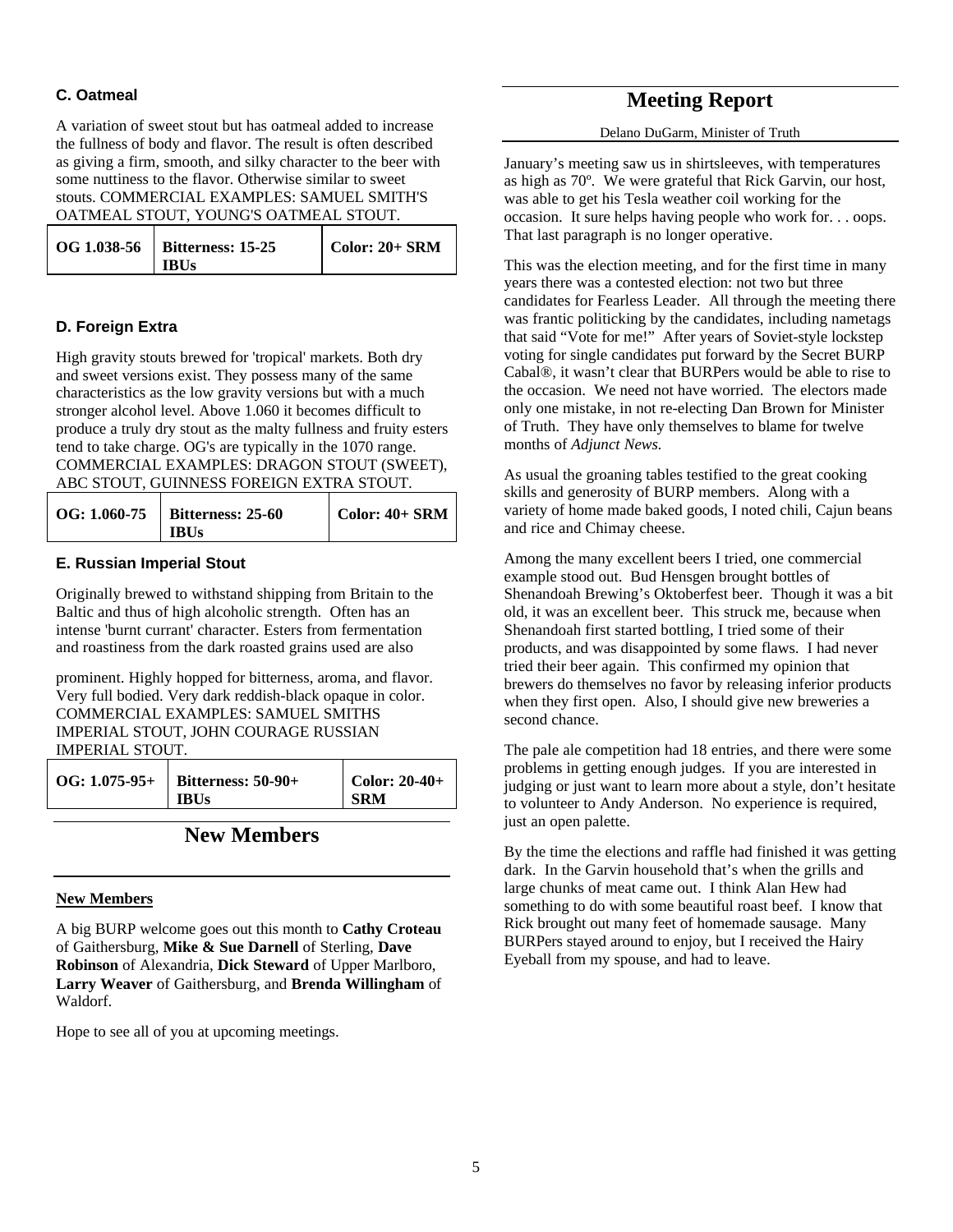## **Editorial**

#### Delano DuGarm, Minister of Truth

This is my first issue of the newsletter, and first of all I would like to thank Dan Brown, Polly Goldman and Bruce Feist, the last three newsletter editors for their help. All of the errors in this newsletter are my fault, of course.

First, I'd like to discuss my campaign promises.

## **Hemp Paper**

Looking on the web, I find that hemp paper costs as much as \$30 a ream. This is too expensive for a newsletter.

### **Electronic Newsletter**

The idea here is to save paper and expense by cutting down the number of newsletters we publish. This is the largest month to month expense the club has, and many members have suggested that having an electronic version of the newsletter would be preferable to getting it on paper in the mail. How to do this, though?

### **Nicknames**

I don't want to be fed poisoned beer, so I'm dropping this plank.

After discussion with Lynn Ashley, Minister of the Web, we have decided that the best way to handle this would be to post the newsletter on the BURP website (www.burp.org) in PDF format. We would then send an e-mail to each BURP member that preferred the electronic newsletter, rather than send a paper copy to him or her. The BURPer could then get the newsletter from the web site and read it using the free Adobe Acrobat reader.

If you would like to get your newsletter electronically, send an e-mail to Bill Ridgely, the Minister of Propaganda

## **Upcoming Newsletter Articles**

I am always interested in articles for the newsletter. In the next year, I'd like to expand our coverage in *BURP News* to include subjects other than beer and beer brewing, including mead and cider brewing, wine making, soda and seltzer water making. We're starting out in this issue with articles on mead making and seltzer water.

## **An Analysis of Mead Making**

Mike Megowen

#### **Introduction**

Honey is a remarkable liquid. Made by humble insects, it is far more than a simple mixture of sugars. Honey contains, in addition to a rather complex mixture of sugars, enzymes, proteins, organic compounds and trace minerals. It is these interesting compounds, present in minute quantities that give honey its distinctive flavor and characteristic aromas. Many of these are carried over into a mead produced from these honeys and lend a similar, recognizable distinction to the finished mead.

### **MEAD INGREADIENTS OVERVIEW**

### **Honey**

Many mead makers recommend the use of fresh honey that has undergone the least processing possible. Honey blends may be consistent, a good base honey for fruit meads, and offer repeatable results, but it is our contention that far more interest, variety and complexity can be achieved through the use of pure honey sources. These can then be blended by the mead maker to adjust deficiencies, dilute over range constituents or add pleasing aroma and flavor combinations.

### **Water**

Water for mead making varies both due to the source and to the composition of the mead. Honey contains quite variable concentrations of minerals and ash, water contains quite variable concentrations of minerals. The secret lies in selecting a honey/water combination hat provides an acceptable balance in the finished mead. High mineral waters clearly are not desired in high ash honeys. Conversely, since yeast requires a certain amount of minerals to prosper, a low ash mead and a low mineral water would also prove unacceptable.

## **Nutrients**

Yeast require nitrogen in the respiratory phase of growth. Since honey is a poor source of nitrogen mead fermentations without adequate nutrition are notoriously slow. The addition of yeast nutrients (diammonium phosphate), yeast energizer (diammonium phosphate, magnesium sulfate, yeast, folic acid, niacin, sodium pantothenate and thyamine) or yeast hulls is very important to promote complete fermentation. These materials are readily available and their use is encouraged.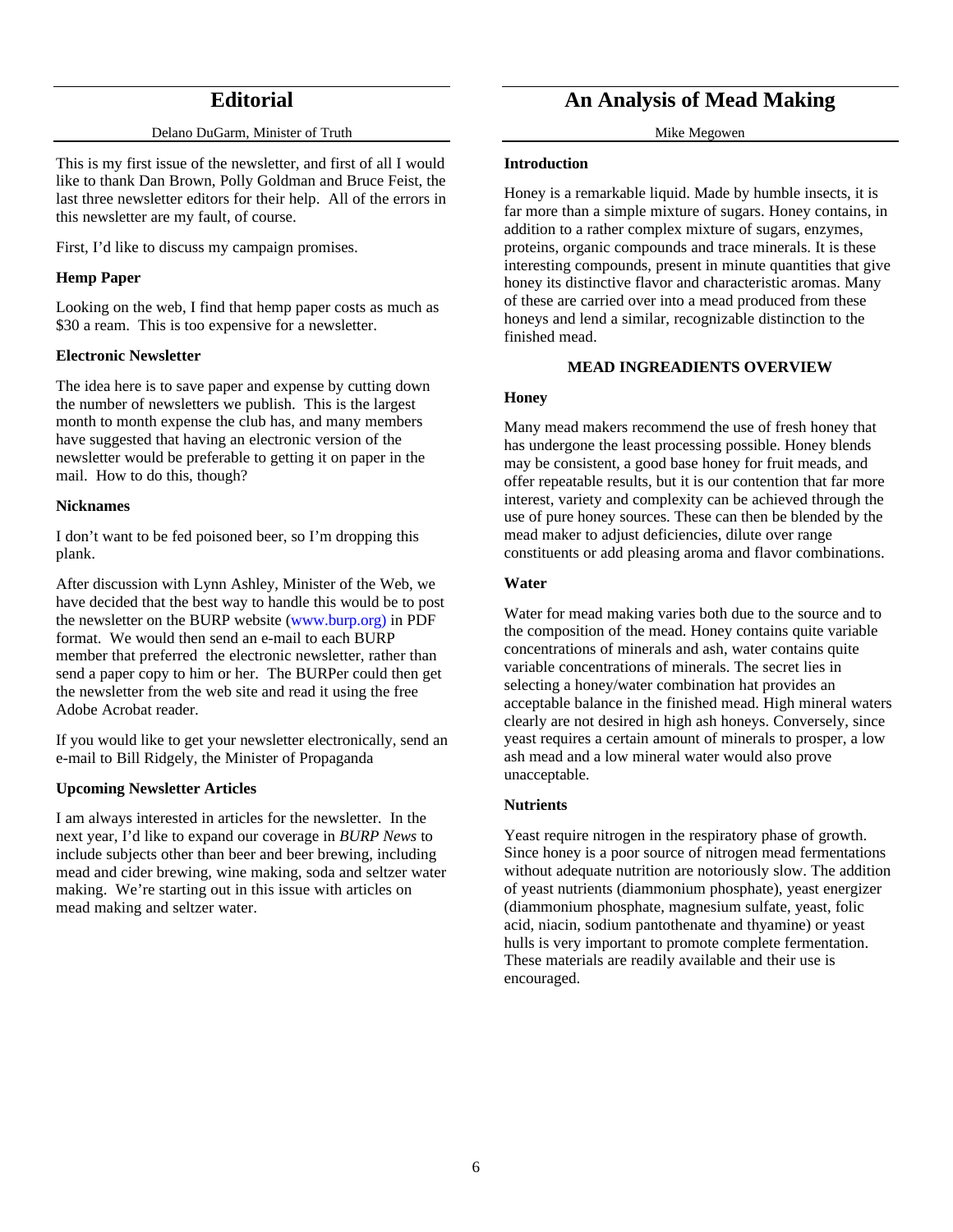### **Acid**

The use of acids citric, malic, tartaric, acid blend, or lemon juice has been recommended by many authors to balance any residual sweetness in the finished mead. We agree that some sweet/acid balance is desirable, but feel that it is optional. Furthermore, the addition of acids pre-fermentation can reduce the pH of the honey must, resulting in a sluggish fermentation. The pH of honey is already low, and since there is very little buffering capacity, when fermentation commences, the pH drops to a range at which the yeast slows. We will expand on this point in the following section. It has been our experience that addition of acid to a finished mead is a more reliable method to achieve the desired sweet/sour balance.

#### **Yeasts**

A large number of yeasts are now available to the small-scale mead maker for conducting the fermentation. Most wine yeast strains will perform nicely, and indeed some are very good at fermenting low nutrient musts. There are several commercial sources for high quality mead yeasts and most of these are now available as pure cultures on slants, thus eliminating bacterial contamination commonly encountered in the dry yeast packets. We have discovered, however, that bacterial contamination is a minor issue in mead fermentations. Of far greater conse-quence is the potential for post-fermentation contamination during processing or storage with acetobacter species that may result in the production of honey vinegar. Most of these problems can be prevented with good sanitation practices, prevention of aeration during transfer or preventing oxygen from reaching the mead by keeping carboys or barrels filled.

Since meads generally start out with high sugar content (on the order of 20%) it is prudent to pitch a large volume of yeast, we recommend pitching the slurry from a starter prepared that is 10% of the volume of the main fermentation.

#### **Fermentation**

A major issue in mead fermentations is the notoriously long time it can take to reach completion. Fermentation rate is dependent to some extent of the honey variety, but through proper selection of yeast strains, agitation during fermentation, yeast nutrition and control of pH, one can dramatically increase the fermentation rate. Therein lies another controversy; clearly, commercial operations are interested in rapid fermentations. As small scale mead makers, perhaps the economics of capital tied up in fermenters is not so problematic for us.

Of more significance is the effect on flavor. There are some that find the flavor of mead that has had a long, slow fermentation on the yeast objectionable due to the taste associated with autolysis. Others find the taste familiar and similar to that of a fine *sur lie* champagne in which the toasty/yeasty flavor of autolysis is a welcome and integral part of the taste profile. I prefer a more relaxed approach, which favors long fermentations, although recently I have been experimenting with accelerated methods.

The single most significant factor effecting the rate of mead fermentation is yeast health. This may be ensured by providing adequate nutrients in the form of yeast energizer and yeast nutrients as well as careful monitoring of the pH throughout the fermentation. Most of the required nutrients are available in the commercial preparations, but other additional nutrients that may be helpful such as biotin, pyridoxine and peptone.

## **Make Seltzer Water!**

#### Katy DuGarm

Take a clean, empty, cornelius keg. It doesn't hurt to sanitize it, but if you have only had seltzer in it, the keg only needs to be cleaned out every three to six months.

Pour in 1/4 cup lemon juice and 1/4 cup lime juice. I'd suggest using reconstituted juices, because pulp can clog lines.

Add water to the top. I leave about 2 inches of head space. Since we use a counter top water filter, it is easy to fill the keg.

Close the keg and put it under 30 lbs. pressure until carbonated. This usually takes about 36 hours.

Put on your seltzer tap and enjoy!

## **BURPer Does Well**

#### Delano DuGarm

Jay Hopkins, our fellow BURPer, is active as the newsletter editor for the Herndon Wort Hogs. His newsletter won second place in the recent AHA newsletter competition. Congratulations!